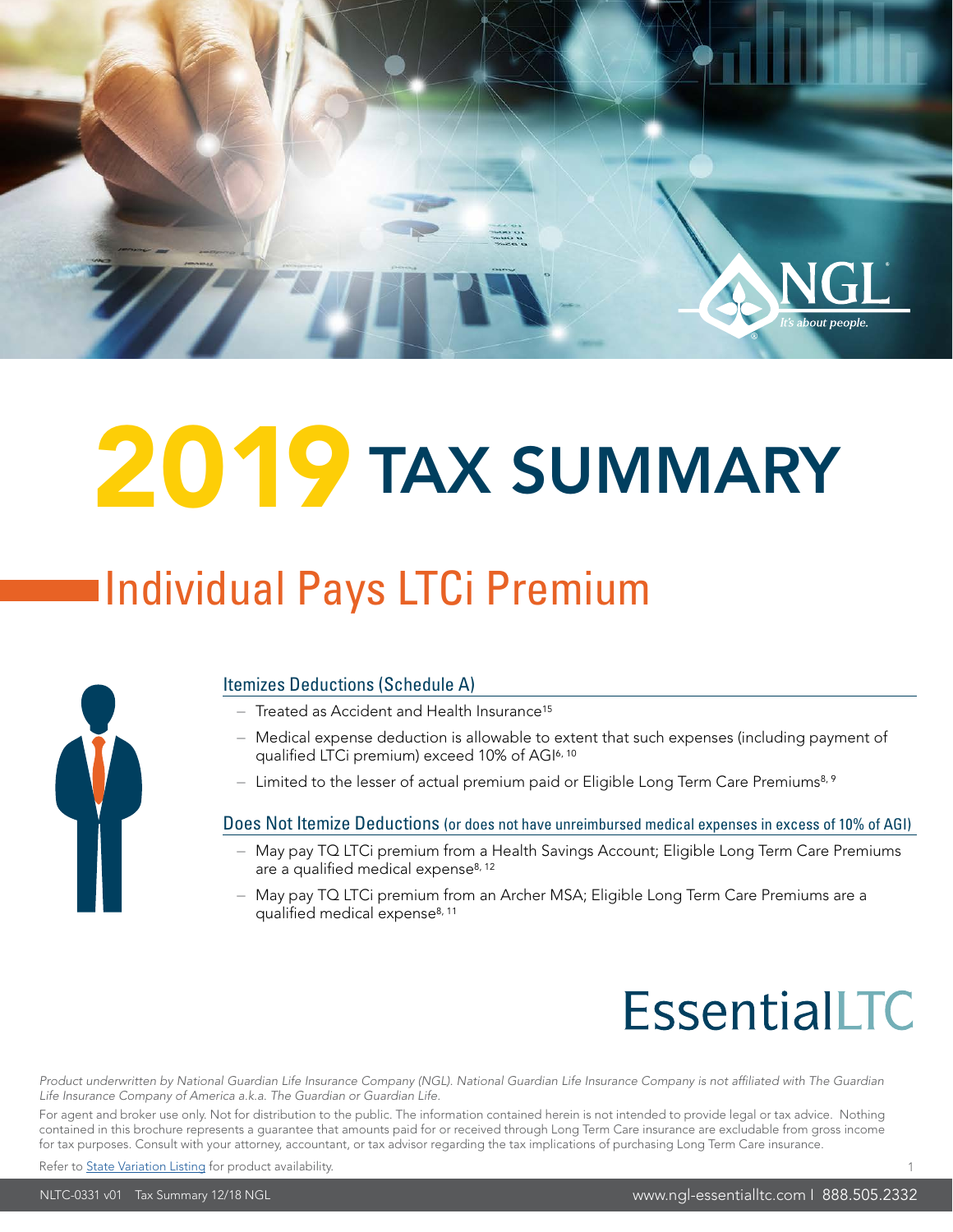### C-Corp Pays LTCi Premium

(including PCs and LLCs taxed as a C-Corp)

#### Owners/Employees/Spouses - Deductible by Employer15, 17

- Applies to both individual policies and group insurance<sup>4,7</sup>
- Employer provided LTCi treated as accident and health plan<sup>17</sup>
- $-$  Deductible by employer not limited to Eligible Long Term Care Premiums limitation<sup>4, 17</sup>
- Subject to reasonable compensation<sup>4, 17</sup>
- May also include spouse and eligible tax dependents<sup>4</sup>
- Total premium excluded from employee's income not limited to Eligible Long Term Care Premiums limitation<sup>2, 17</sup>
- $-$  Total premium is not subject to FICA<sup>14</sup>

#### Self-Employed

Business owners, Sole Proprietor, Partners - Partnerships and Limited Liability Partnerships (LLP), S-Corporation >2% shareholder/ employee (W-2), or member of LLC or PC (taxed as any of the preceding) pays LTCi premium

#### **Owners**

- May be treated as a business expense for medical insurance premiums<sup>5</sup>
- Eligible for 'above the line' Self-Employed Health Insurance Deduction {line 29 of IRS Form 1040 (2019)}<sup>5</sup>
- May also include spouse and eligible tax dependents<sup>5</sup>
- Deduction is not limited to 10% of AGI threshold<sup>5</sup>
- Limited to the lesser of actual premium paid or Eligible Long Term Care Premiums<sup>8, 9</sup>

#### Employees/Spouses

– Same as C-Corp Employees/Spouses

#### 2019 Eligible Long Term Care Premiums<sup>®</sup>



Amount paid during a taxable year for any qualified Long Term Care insurance contract covering an individual, to the extent such amount does not exceed the limitation determined under the following table:

| Attained age before the close of the taxable year 2019:<br>The limitation is: |         |  |
|-------------------------------------------------------------------------------|---------|--|
| Age 40 or less                                                                | \$420   |  |
| Age 41-50                                                                     | \$790   |  |
| Age 51-60                                                                     | \$1,580 |  |
| Age 61-70                                                                     | \$4,220 |  |
| Age 71 and older                                                              | \$5,270 |  |
|                                                                               |         |  |

For agent and broker use only. Not for distribution to the public. The information contained herein is not intended to provide legal or tax advice. Nothing contained in this brochure represents a guarantee that amounts paid for or received through Long Term Care insurance are excludable from gross income for tax purposes. Consult with your attorney, accountant, or tax advisor regarding the tax implications of purchasing Long Term Care insurance.

Refer to [State Variation Listing](https://www.ngl-essentialltc.com/bga/NLTC-PF.pdf) for product availability.

\$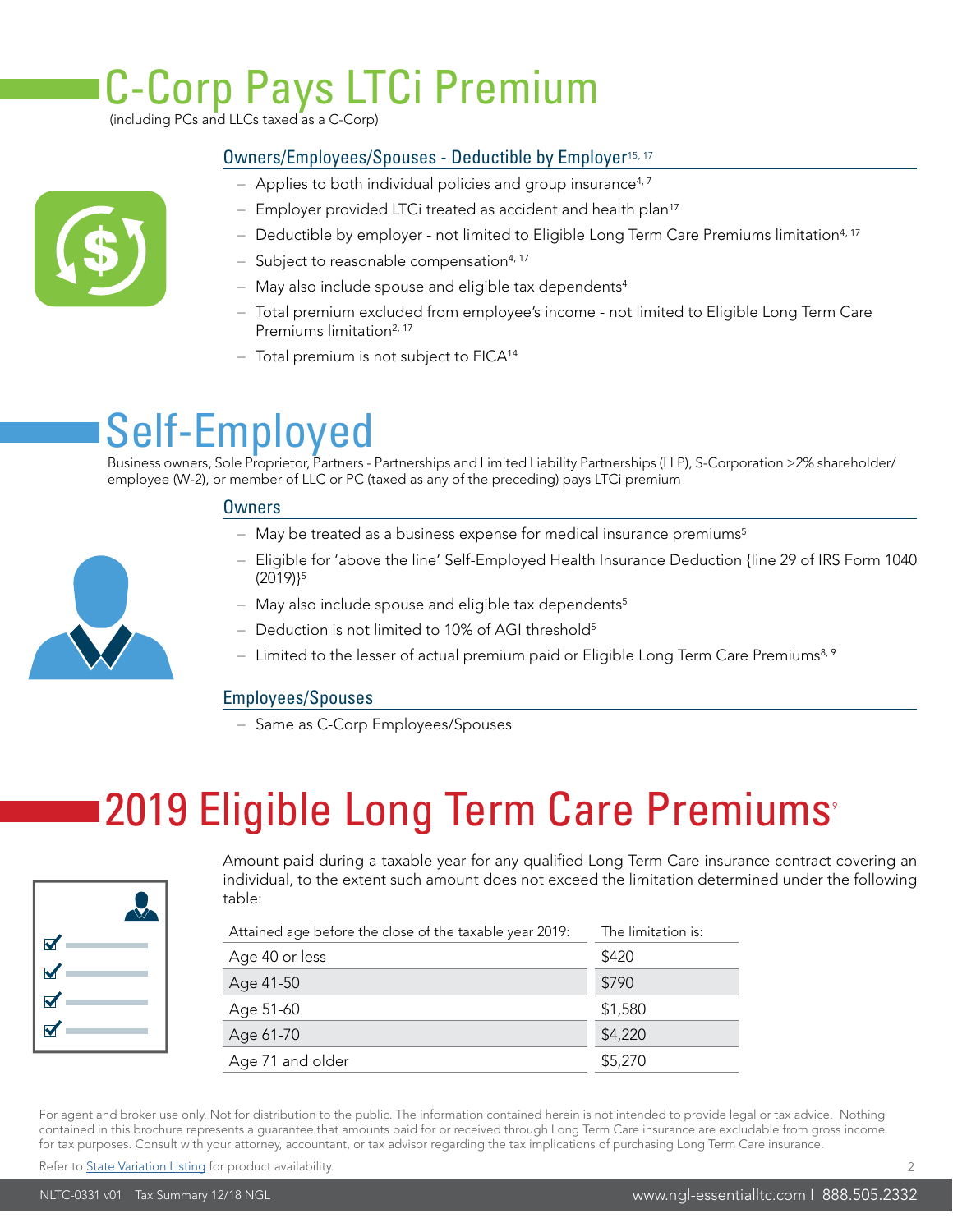### 1035 Exchange (PPA)<sup>21</sup>

## 1035

The Pension Protection Act of 2006 (effective 1/1/2010) amended the IRS Code Section 1035 rules to allow non-qualified, tax-deferred annuities or cash value life insurance to be exchanged, on a tax-free basis, for a qualified Long Term Care insurance policy. The policies must have the same owner(s) and insured(s). Both principal (basis) and tax-deferred gains are allowed to be exchanged to fund the LTCi premiums.

#### Contracts that can be exchanged under §1035



| <b>EXCHANGED FROM</b>                 | <b>EXCHANGED TO</b> |                                       |             |
|---------------------------------------|---------------------|---------------------------------------|-------------|
|                                       | Life Insurance      | Non-Qualified<br>Tax-Deferred Annuity | <b>LTCi</b> |
| Life Insurance                        | Yes                 | Yes                                   | Yes         |
| Non-Qualified<br>Tax-Deferred Annuity | Νo                  | Yes                                   | Yes         |

#### Payment Sources Not Allowed



- $-$  TQ LTCi may not be paid via a 401(k) retirement account<sup>3</sup>
- $-$  TQ LTCi may not be paid via an IRA account<sup>13</sup>
- $-$  TQ LTCi may not be paid through a cafeteria plan<sup>3</sup>
- $-$  TQ LTCi may not be paid through a FSA or similar arrangement<sup>3</sup>

For agent and broker use only. Not for distribution to the public. The information contained herein is not intended to provide legal or tax advice. Nothing contained in this brochure represents a guarantee that amounts paid for or received through Long Term Care insurance are excludable from gross income for tax purposes. Consult with your attorney, accountant, or tax advisor regarding the tax implications of purchasing Long Term Care insurance.

Refer to [State Variation Listing](https://www.ngl-essentialltc.com/bga/NLTC-PF.pdf) for product availability.

3